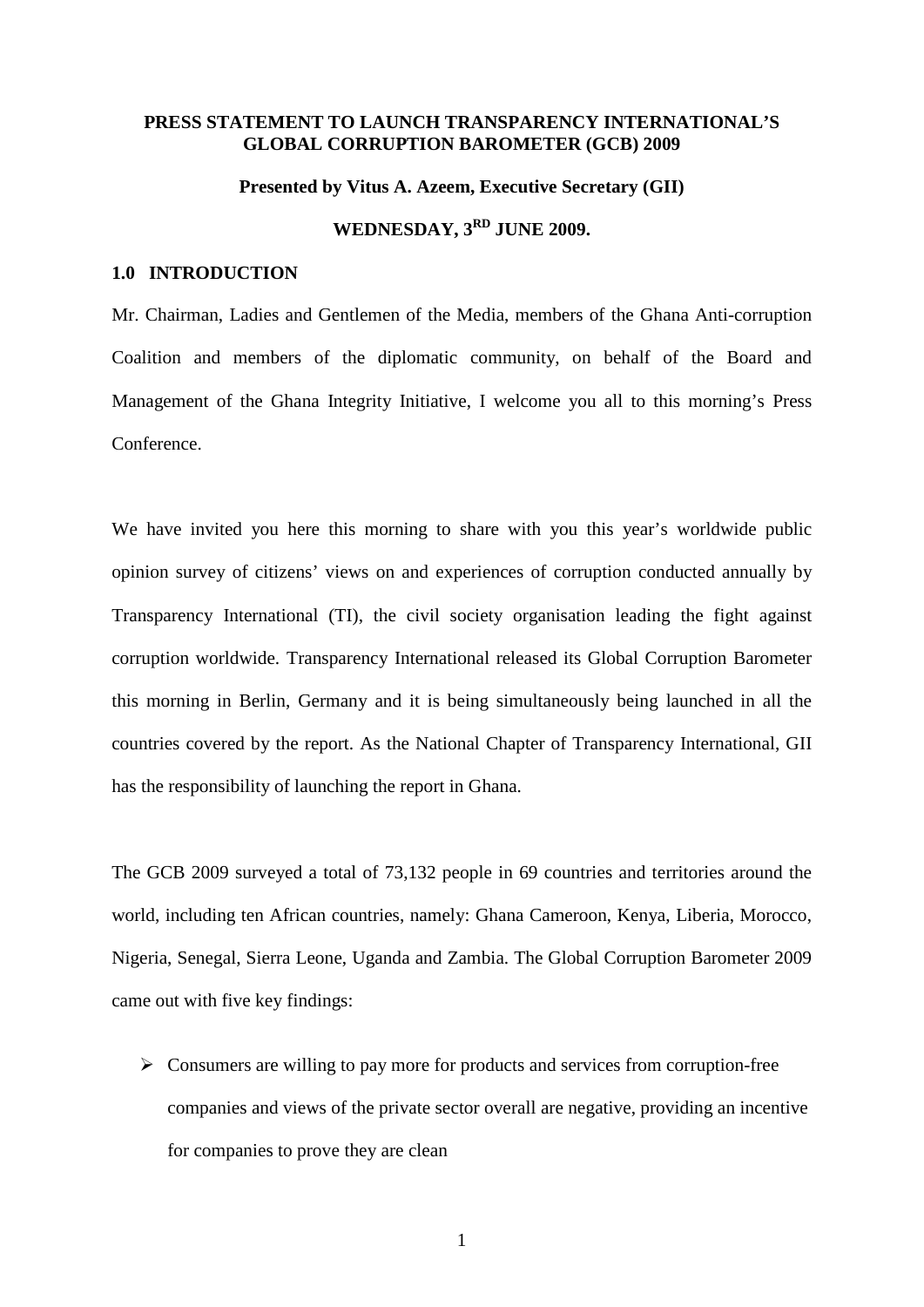- $\triangleright$  People see business in an increasingly critical light and see illicit influence of the state by business as a serious threat. This is a powerful argument for stricter corporate standards and more transparent reporting;
- $\triangleright$  Petty bribery is on the rise in some countries which further compounds challenges faced in the economic downturn meaning cash-strapped families are increasingly punished
- $\triangleright$  People continue to broadly see government as ineffective in the fight against corruption.
- $\triangleright$  People continue to see political parties as the most corrupt institutions in their country.

### **2.0 About the Global Corruption Barometer**

The Global Corruption Barometer presents the main findings of a public opinion survey that explores the general public's views of corruption, as well as experiences of bribery around the world. The GCB also assesses the extent to which key institutions and public services are perceived to be corrupt, measures citizens' views on government efforts to fight corruption, and asks questions about the level of state capture and people's willingness to pay a premium for clean corporate behaviour.

#### **3.0 The Key Findings of the GCB**

#### **3.1 Perception of Corruption in Key Institutions**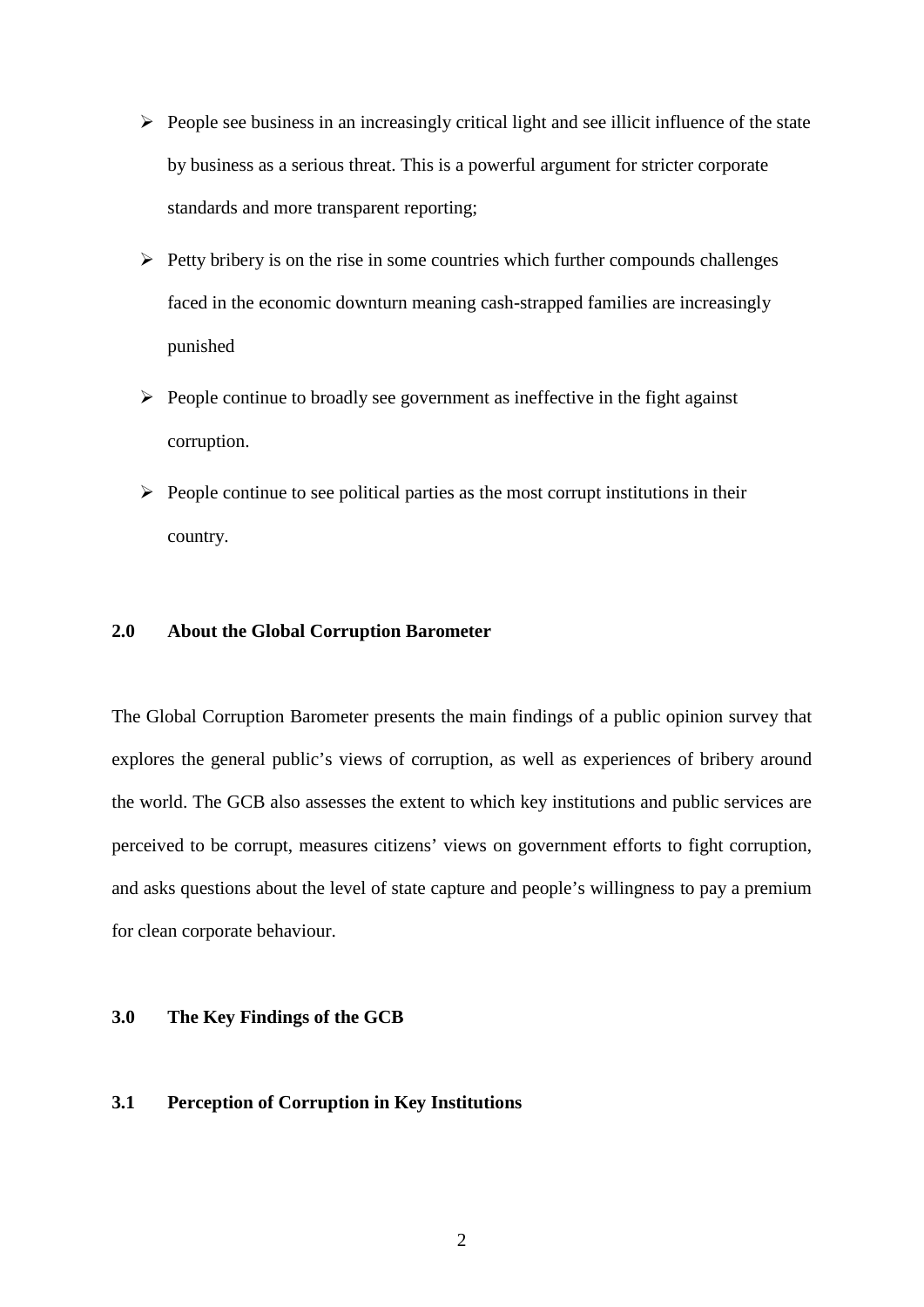The 2009 Global Corruption Barometer asked the respondents to what extent they perceive each of six key sectors and institutions to be corrupt. Sixty-eight per cent (68%) of all respondents perceived political parties to be corrupt. This was followed closely by the civil service (public officials/ civil servants) and Parliament which were perceived to be corrupt by 63 and 60 per cent, respectively. About half of the respondents perceived the private sector and the Judiciary to be affected by corruption while 43 per cent of interviewees believed that the Media was affected by corruption. Clearly, al the six sectors are perceived to be corrupt although to different levels of corruption.

However, when asked which of the six sectors/institutions they considered to be the single most corrupt, the general public most frequently identified political parties and the civil service, with 29 and 26 per cent, respectively, to be the most corrupt. Only six and nine per cent of respondents saw the Media and the Judiciary, respectively, as the single most corrupt institution/sector in their countries. We provide below the global situation in a table.

**Table 1 Single institution/sector perceived to be most affected by corruption, by country**

| <b>Institution/Sector</b>      | Country/Territory <sup>1</sup>                                         |  |  |
|--------------------------------|------------------------------------------------------------------------|--|--|
| <b>Political Parties</b>       | Argentina, Austria, Bolivia, Bosnia and Herzegovina, Chile,            |  |  |
|                                | Colombia, El Salvador, Finland, Greece, Hungary, India, Israel, Italy, |  |  |
|                                | Lebanon, Malaysia, Nigeria, Serbia, South Korea, Thailand, United      |  |  |
|                                | Kingdom & Venezuela (21 countries in all)                              |  |  |
| Parliament/                    | Indonesia, Panama, Romania & United States (4 countries)               |  |  |
| Legislature                    |                                                                        |  |  |
| <b>Business</b><br>$/$ private | Brunei Darussalam, Canada, Denmark, Hong Kong,<br>Iceland,             |  |  |
| Sector                         | Luxemburg, Moldova, Netherlands, Norway, Portugal, Singapore,          |  |  |
|                                | Spain & Switzerland (13 countries).                                    |  |  |
| Public                         | Azerbaijan, Belarus, Cameroon, Czech Republic, Ghana, Iraq, Japan,     |  |  |
| officials/Civil                | Kenya, Kuwait, Lithuania, Morocco, Pakistan, Philippines, Poland,      |  |  |
| <b>Servants</b>                | Russia, Senegal, Turkey, Ukraine & Zambia (19 countries)               |  |  |
| Judiciary                      | Armenia, Bulgaria, Cambodia, Croatia, FYR Macedonia, Georgia,          |  |  |
|                                | Kosovo, Mongolia, Peru, Senegal & Uganda (11 countries).               |  |  |

<span id="page-2-0"></span><sup>&</sup>lt;sup>1</sup> Liberia and Sierra Leone are not included because they did not ask this question. Senegal appears twice because the same percentage of respondents reported the Judiciary and the Civil Service as the most corrupt.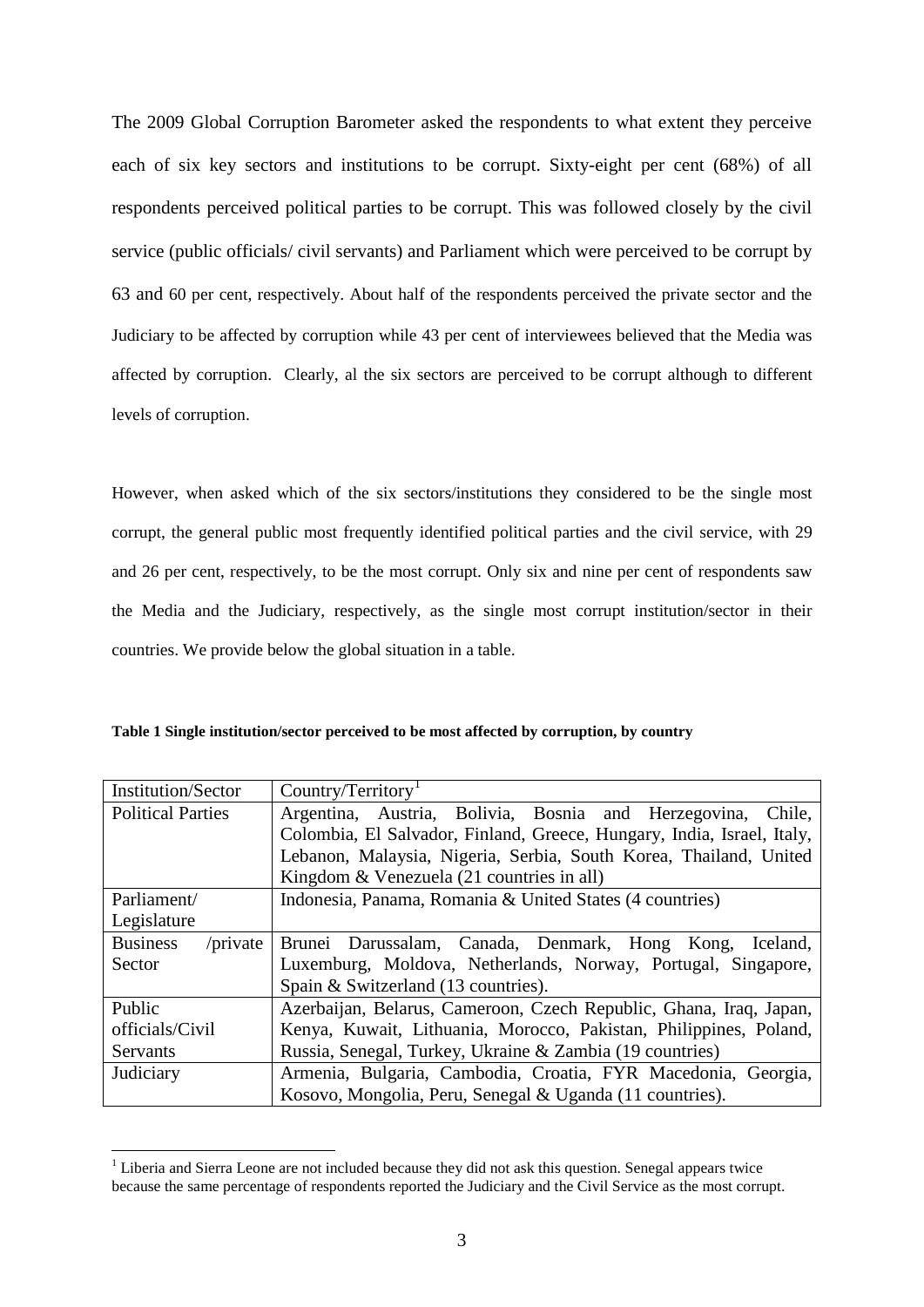Source: Transparency International Global Corruption Barometer 2009. Percentages are weighted.

On bribes, the Police are most frequently reported to be bribed and to receive bribes worldwide although regional differences also emerge. In the Middle East and North Africa, the most bribe-prone institutions are reported to be those handling procedures related to buying, selling, inheriting or renting land. In EU+ countries these land services along with healthcare are most vulnerable to petty bribery. While incidences of petty bribery in North America appear to be very low, those that do occur are most frequently reported in interactions with the judiciary.

#### **3.2 People's Experiences of Corruption**

When exploring people's daily experiences with corruption, the Barometer found that, on average, more than 1 in 10 people reported paying a bribe in the last 12 months. The countries reported to be most affected by petty bribery are Cameroon, Liberia, Sierra Leone and Uganda (more than 50%), Cambodia, Iraq, Armenia, Azerbaijan, Bolivia, Ghana, Indonesia, Kenya, Lithuania, Moldova, Mongolia, Russia, Senegal and Venezuela (between 23 and 49%).

A discouraging finding of the 2009 Barometer is that the last four years have seen very little change in levels of petty bribery. 11% of respondents in 2009 reported paying bribes compared with 9 per cent in 2005.

## **3.3 Use of complaints mechanism**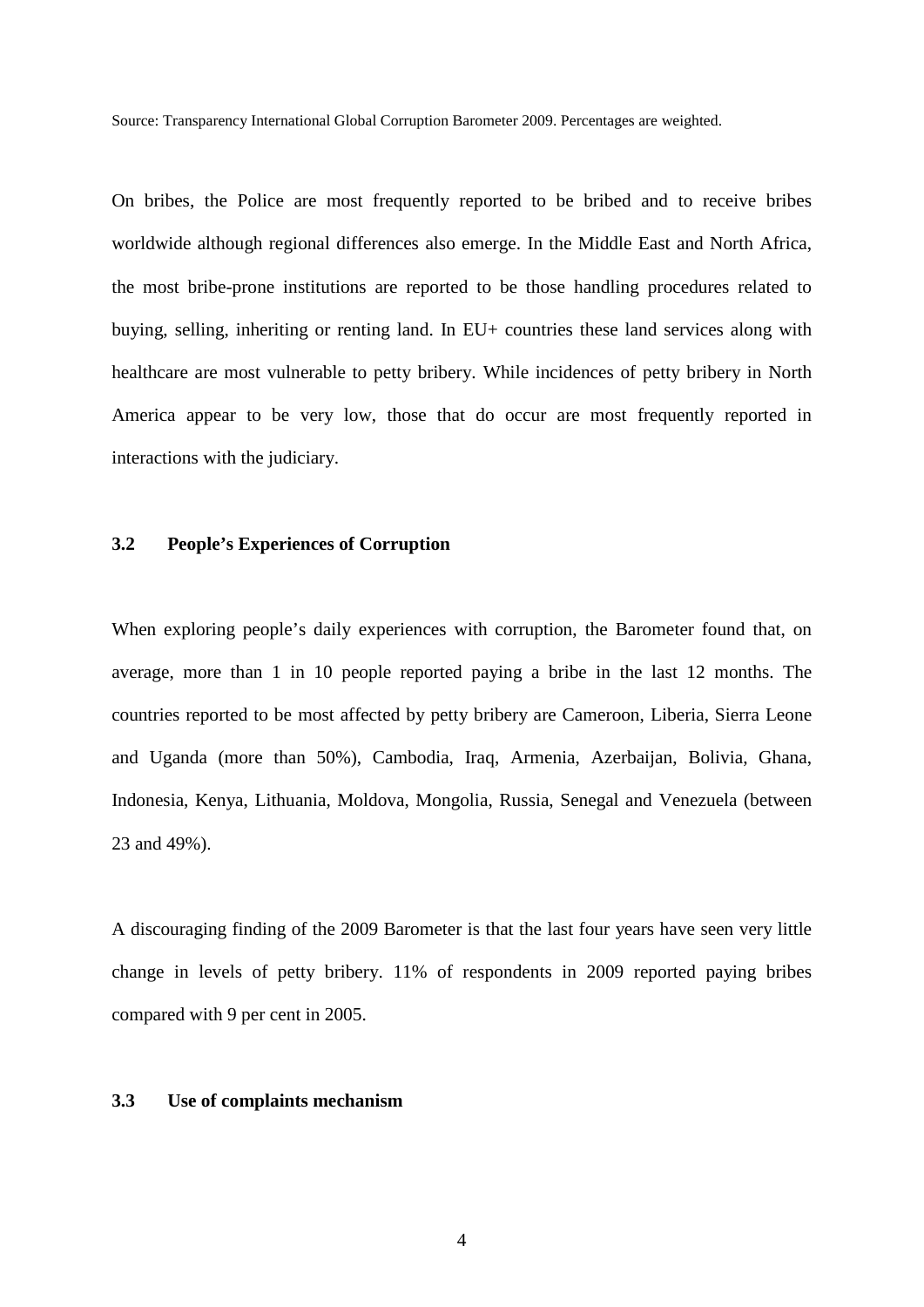Despite evidence indicating that people encounter bribery frequently, only about 1 in 5 reported having made a formal complaint in the previous 12 months. Half of the interviewees indicated that formal complaint mechanisms are not effective, while one quarter find the process too time-consuming. In Sub-Saharan Africa, nearly a third of respondents reported that complaint mechanisms are too cumbersome. It is worrying that in a fifth of those households that did not lodge a formal complaint, fear of potential harassment and reprisals motivated their decision. Of particular interest is that 16 per cent of those surveyed around the world do not even know how to present a formal complaint.

## **3.4 People's views of the private sector**

In the countries and territories assessed, the private sector is perceived to be the most corrupt in Brunei Darussalam, Canada, Denmark, Hong Kong, Iceland, Luxembourg, Moldova, the Netherlands, Norway, Portugal, Singapore, Spain and Switzerland.

Furthermore, the Barometer found that 54 per cent of survey respondents believe bribery is commonly used by the private sector to shape policies and regulations. Sixty five per cent of Barometer respondents in upper-middle-income countries reported that state capture by the private sector is a common phenomenon. While 55 per cent of respondents in high-income countries claimed that it is common for bribes to influence the policy-making process, 45 per cent of respondents in low-income countries claimed the same.

# **3.5 Government Efforts to Fight Corruption**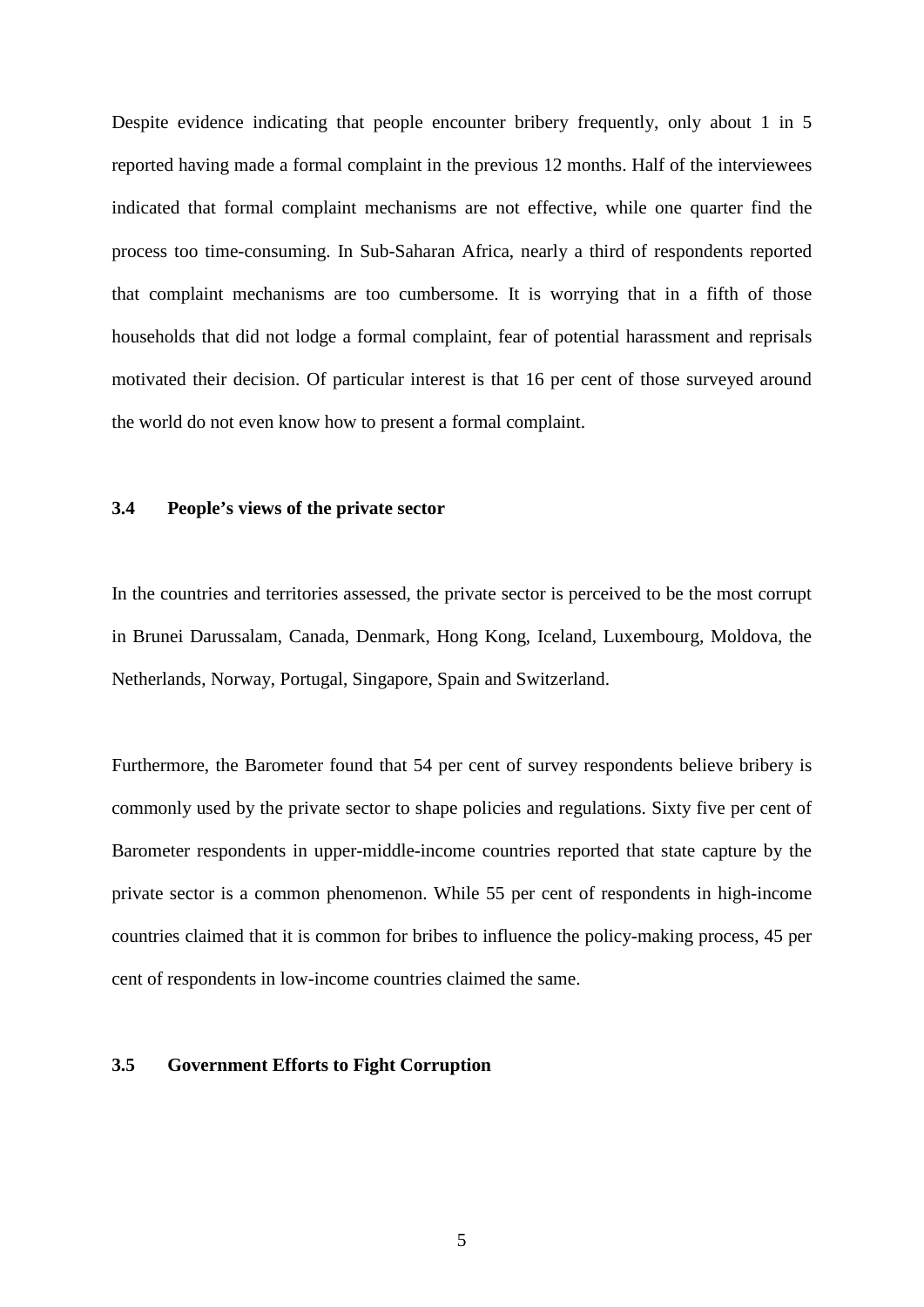The Barometer indicates that government efforts to tackle corruption are largely seen as ineffective by the general public. While just under a third of the respondents rated government efforts as effective, more than half believed they were ineffective.

#### **4.0 Africa**

The GCB has four key findings about Africa:

- The number of respondents in the SSA region who reported paying a bribe in the previous year is much higher than the global average, which is 26 per cent in SSA versus 13 per cent at the global level.
- In Sub-Saharan African countries, the Police are considered to be the most frequent recipients of bribes.
- Forty-one per cent of respondents in the SSA region claimed bribery is often used by the private sector to shape laws and regulations.
- Three in 5 respondents in the SSA region claimed they would be willing to pay more for a product or service from a "corruption-free company".

Out of the ten Sub-Saharan African countries surveyed, Cameroon, Liberia, Sierra Leone and Uganda were reported to be most affected by petty corruption. This was followed by Ghana, Kenya and Senegal.

## **5.0 Ghana**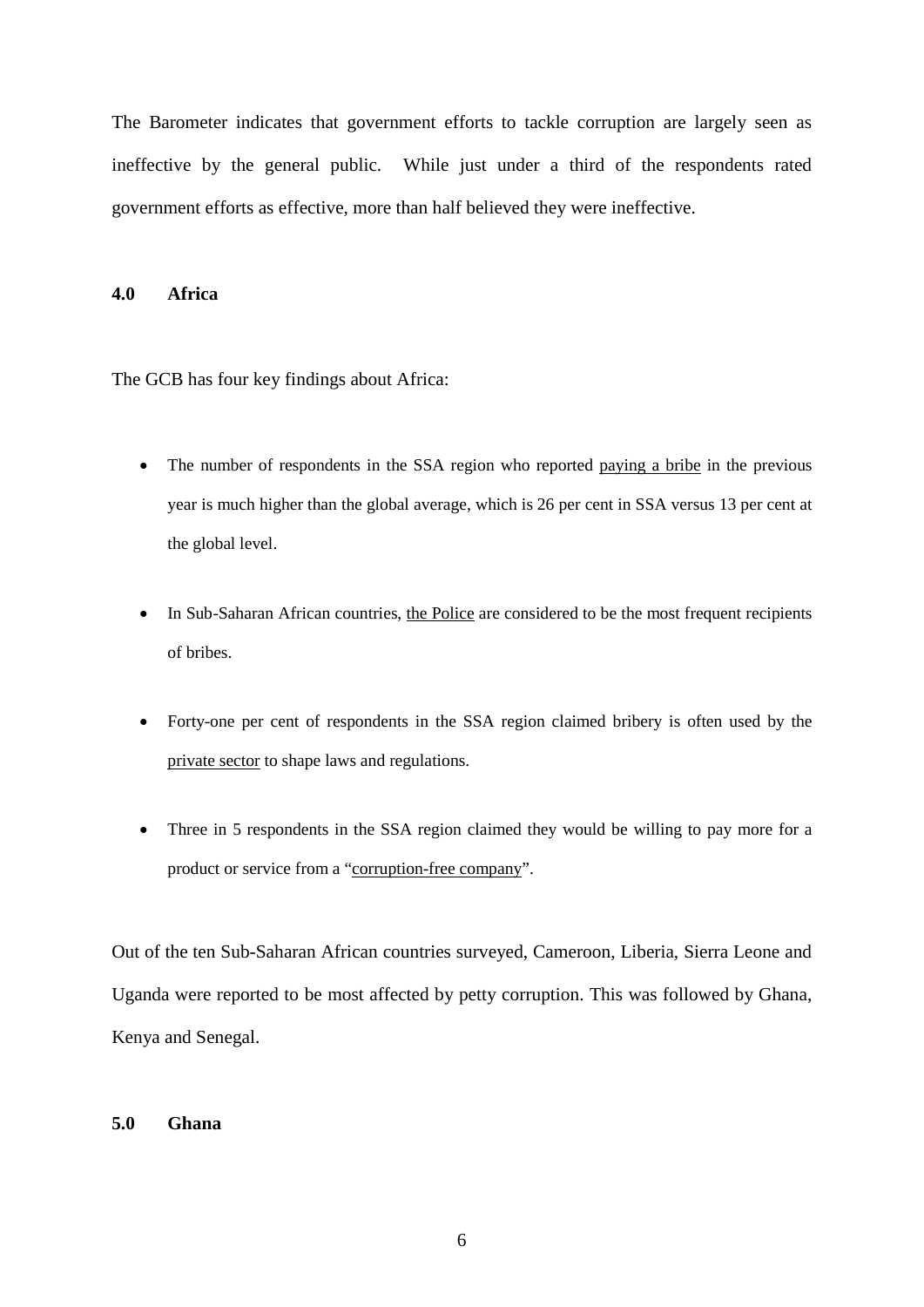Ghana Integrity Initiative conducted the survey in Ghana on behalf of Transparency International. A total number of 1,190 respondents were randomly selected from one Municipal capital and one District capital from each of the ten regions of the country and interviewed. The aim was to cover all categories of the Ghanaian society, including representatives of both urban and rural communities.

Survey respondents were asked to rank six institutions/sectors on their perception of how corrupt they are on a scale of 1 to 5 with 5 being very corrupt. The scores are presented below:

| <b>Institution/Sector</b>       | Country Score (2009) | Country Score (2007) |
|---------------------------------|----------------------|----------------------|
| Police                          |                      | 4.6                  |
| Public officials/Civil Servants | 4.2                  |                      |
| Judiciary                       | 4.1                  | 3.7                  |
| <b>Political Parties</b>        | 3.6                  | 3.6                  |
| <b>Business /private Sector</b> | 3.3                  | 3.3                  |
| Parliament/Legislature          | 3.1                  | 3.4                  |
| Media                           | 3.0                  | 2.8                  |
| NGOs & Religious bodies         |                      | 2.2                  |

Table 2: Ranking of Institutions/Sectors

Source: GCB 2009 Report

However, overall, public officials/civil service were perceived to be the most corrupt institution/sector in Ghana.

In Ghana, 58% of the respondents felt that government efforts to fight corruption were quite effective. This is lower than what pertained in 2007 where 67% of the respondents felt the same. It is worrying when citizens lose confidence in their government's ability to fight a canker like corruption.

#### **6.0 Way forward for Ghana**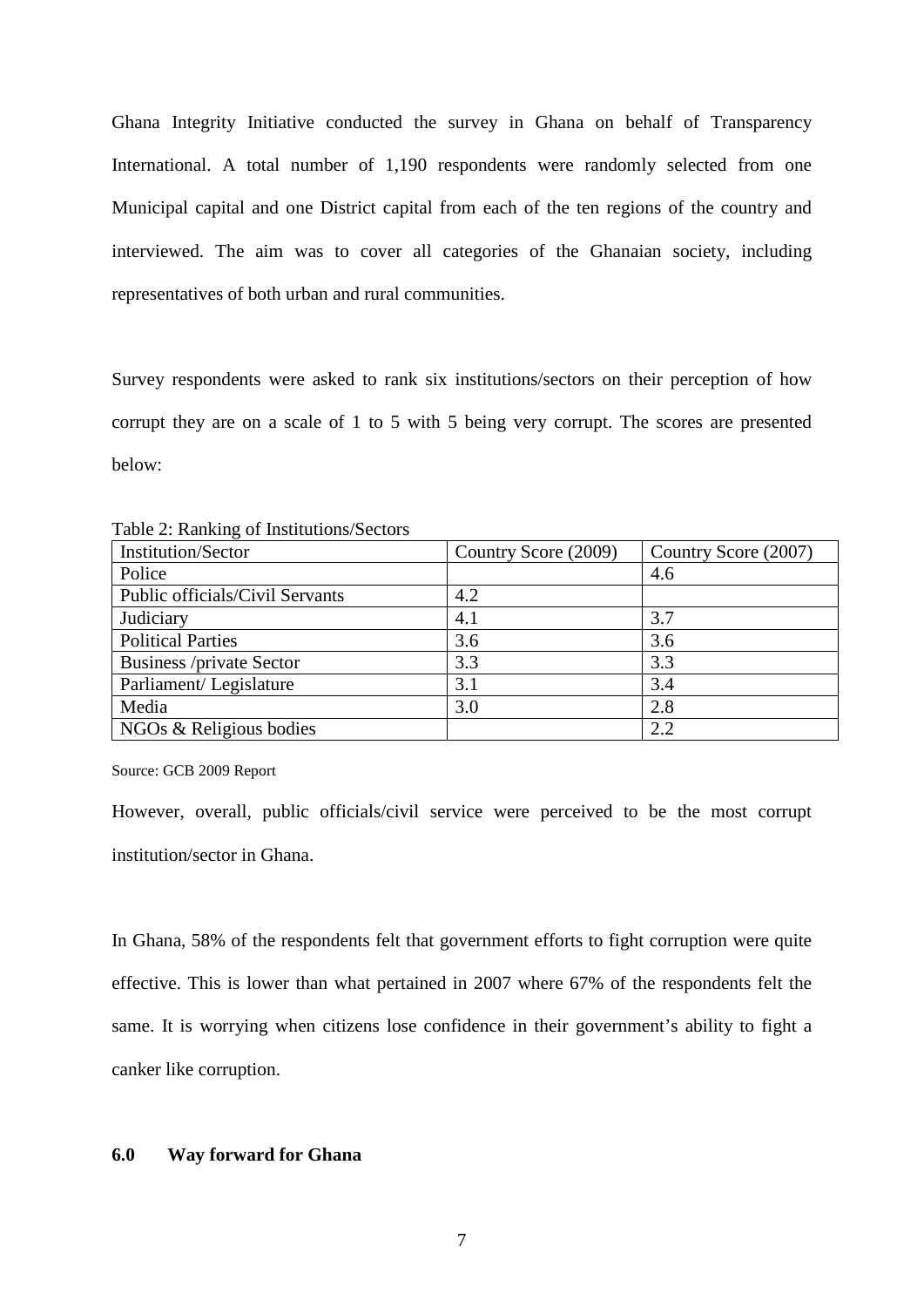Corruption has devastating effects not only on the individual citizens but also on the country as whole. Lack of access to quality health care, quality education for our children and potable water result from corruption and the poor are always the hardest hit. Shoddy work on our roads leading to poor roads results in the carnage on our roads in addition to the loss of huge funds in kickbacks, bribes and inefficiency.

It is clear from the report that there is a need for strong code of conduct for civil/public servants as well as political appointees, especially those in positions to hire, fire, and influence resource allocation, as a matter of urgency. Such a code of conduct must be systematically and rigorously enforced.

Furthermore, GII calls for more civic education to educate and sensitize Ghanaians on the deleterious effects of corruption. Ghanaians must learn to be loyal to the state rather than to friends, relatives and members of their ethnic groups. This calls for a change of attitude and a system of democratic practice where all citizens are equal before the law and where meritocracy rules over and above all other considerations.

GII strongly urges the private sector in Ghana to adhere to the United Nations Global Compact – Principle 10, which says that "Business should work against corruption in all its forms, including extortion and bribery". GII further urges the private sector to sign on to the Ghana Business Code, where companies will have detailed policies with respect to briberyrelated issue such as kickbacks, extortions, facilitation payments, conflict of interest , fraud, gifts and hospitality as well as political and charitable contributions. On the other hand, the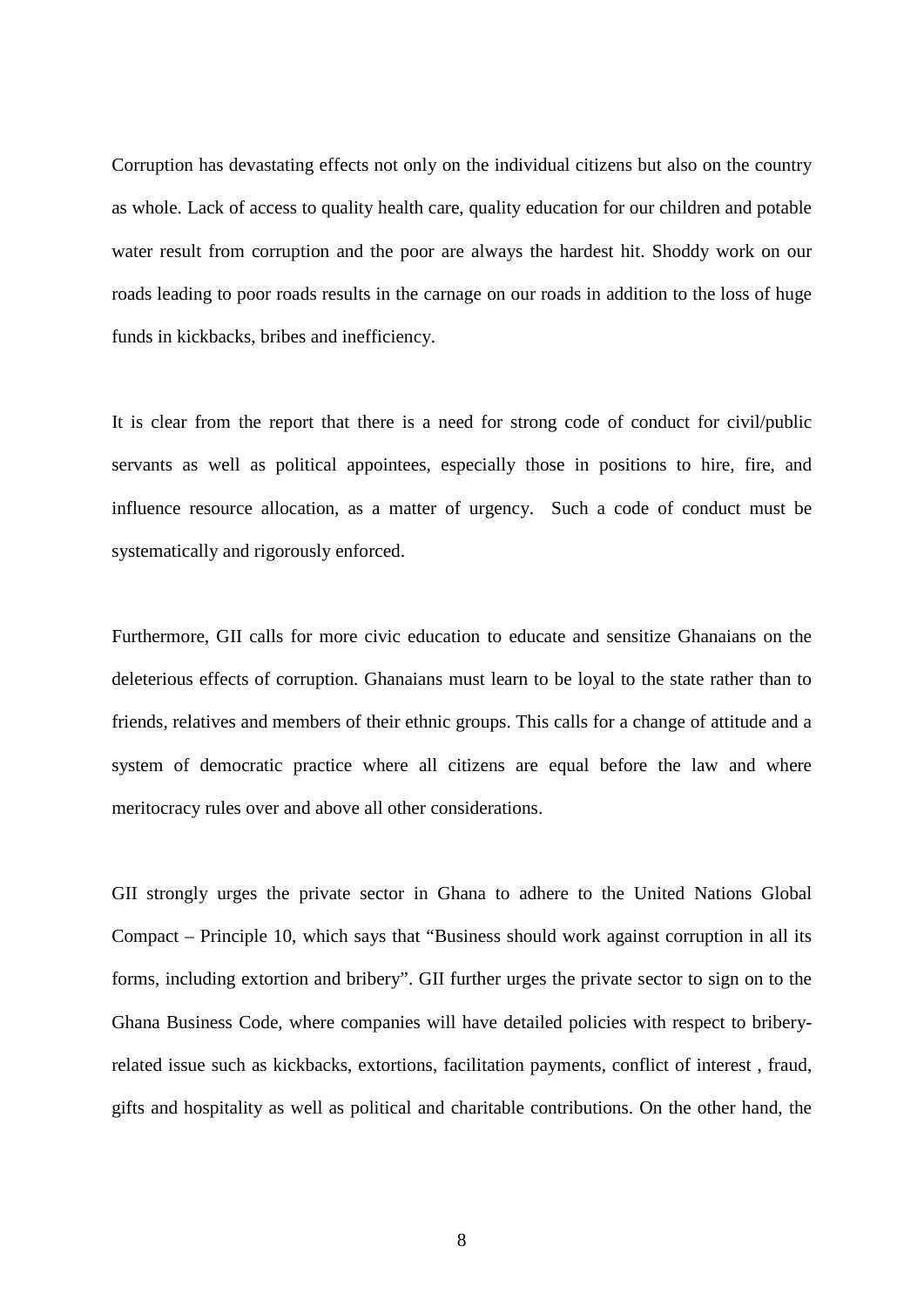government must impose penalties like blacklisting, fines and contract cancellation on firms whose employees engage in acts of corruption.

There is also a need to review and strengthen existing laws to include the imposition of stiffer punishment, such as longer prison terms for perpetrators of corruption. At the same time, the Public/Civil Service should institute a reward system for those who exhibit high standards of performance and commitment to duty in public office in addition to payments system that is considered adequate for the ordinary worker. This should be complemented by an adequate recognition of people who risk their lives and/or livelihoods in order to champion the anticorruption cause.

The failure to make formal complaints or even ignorance as to how to present a formal complaint is the main reason why Ghana has passed the Whistleblower Act. It is in a similar vein that Transparency International has encouraged and supported some of its local chapters to set up the Advocacy and Legal Advice Centres (ALACs) to provide legal advice and guidance on how to pursue such cases. GII launched its ALAC a few weeks ago and I would entreat you to spread the message about it to your readers and viewers.

In spite of the positive perception of the government's efforts at curbing corruption, there is a need for more effective measures to fight the canker. The legislations that government has put in place to deal with corruption cannot reduce corruption if they are not enforced. Furthermore, the Right to Information legislation needs to be passed without any further delay as it has proved to be an effective anti-corruption tool.